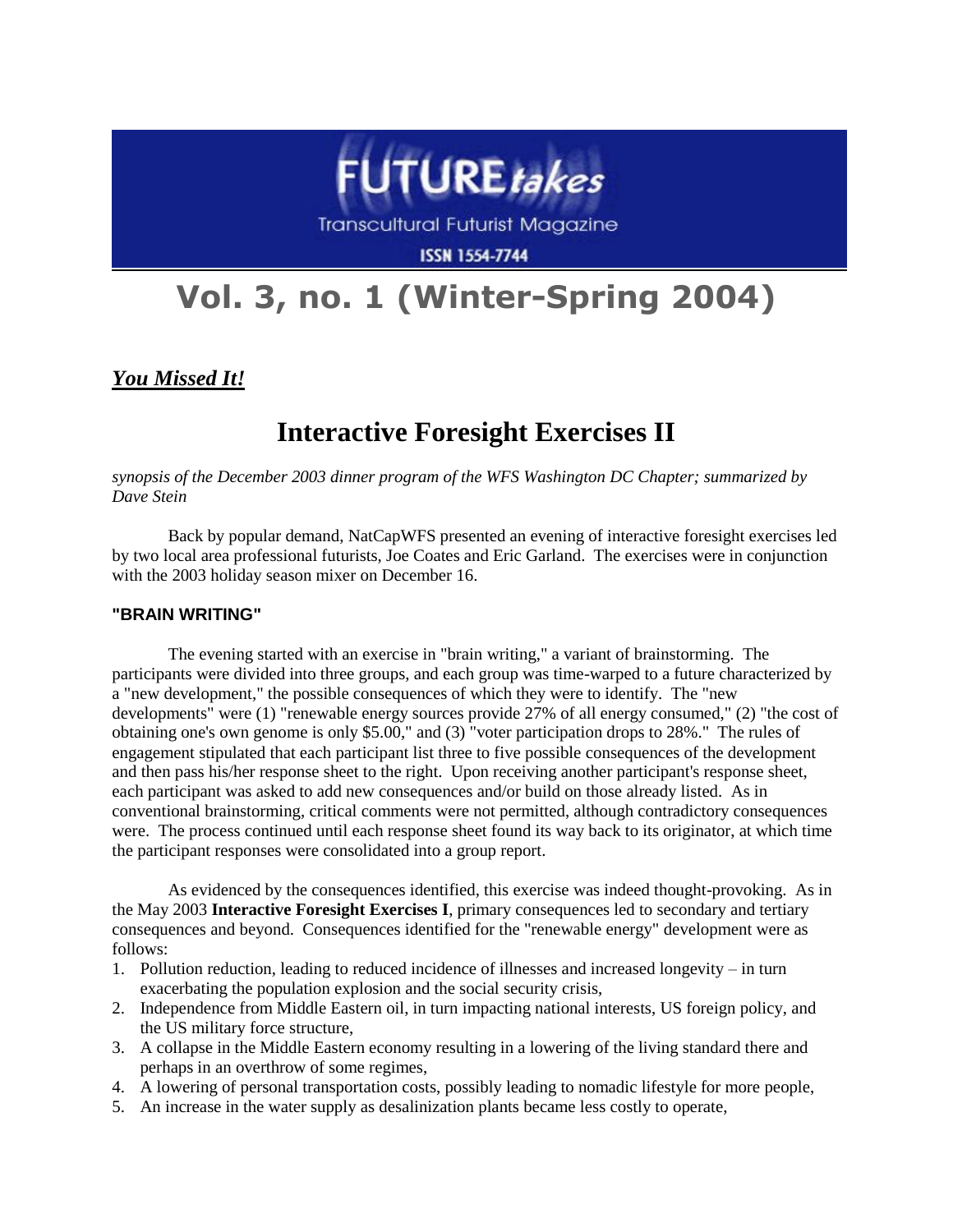- 6. Increased energy usage as energy became cheaper and more available, perhaps eventually nullifying the advantages of the cheaper energy,
- 7. Increased international travel, resulting in more inter-ethnic and inter-cultural marriages,
- 8. Improvement in the standards of living for "have-nots" (people and nations), in turn reducing wealth gaps and socioeconomic polarization.

Similarly, the "genome" group identified possible consequences of their own new development:

- 1. More pre-emptive identification of individuals at risk for certain diseases,
- 2. Increased discrimination by employers and by insurers, accompanied by the resulting ethical and legal challenges,
- 3. Genetic-based dating and selection of spouses,
- 4. Genetic-based bigotry,
- 5. New and terrible biological weapons that target specific ethnic groups,
- 6. Increased use of genetics to study human evolution and migration, possibly leading to the proof or disproof of the contemporary theory of evolution.

Not to be outdone, the third group presented their own insights regarding the possible consequences of low voter participation:

- 1. An increase in the cost to mount a political campaign, such that the candidate pool is more wealthy on the average and/or special interest groups gain control,
- 2. A new voting process, perhaps via e-mail or in conjunction with tax return filings,
- 3. A new law making voter participation mandatory, as is presently the case in Australia,
- 4. A change in the Constitution (no details specified),
- 5. Either increased or decreased accountability by elected officials to their constituents (no consensus on this one),
- 6. Increased alienation of the population, possibly leading to a sense of fatalism,
- 7. An armed revolution,
- 8. An opportunity for a despot to seize control.

## **YOUR SCENARIO OR MINE?**

This first of three exercises was followed by a mini-lesson in scenario development, presented by Joe Coates. Mr. Coates began with a brief discussion of the two primary purposes of a scenario or scenario-based study. A study might be undertaken to promote policy discussion that provides input into policy thinking. Conversely, it might be focused on reaching a policy conclusion, which is an output from policy thinking. Some participants may have been surprised to learn that scenario development is not the initial step in a future-oriented study. The study begins with identifying the relevant "drivers" – that is, those factors that shape the planning space and that can impact the optimum choice for a policy, strategy, or course of action. In the commercial sector, for example, a business would want to choose markets and strategies that maximize the bottom line. It is equally important to know the range or scope of each driver (e.g., global, regional, national, or local) and how they interrelate.

With the drivers identified, the next step is to develop scenarios or "pictures" of the various alternative futures that are to be considered. On a typical study team, everyone might write a scenario that takes into account each driver or variable in a non-quantitative way. The scenarios may range from a static future to ones in which the drivers are pushed to their extremes in various combinations. A best- or worst-case scenario is often one in which all of the possible developments happen.

As Mr. Coates explained, scenarios can be written in any of several formats such as a report, a political speech, or a newspaper story, but they need to be complete (in terms of considering all variables) and satisfy a "soundness" test. In addition, they should generate interest. As a picture of an alternative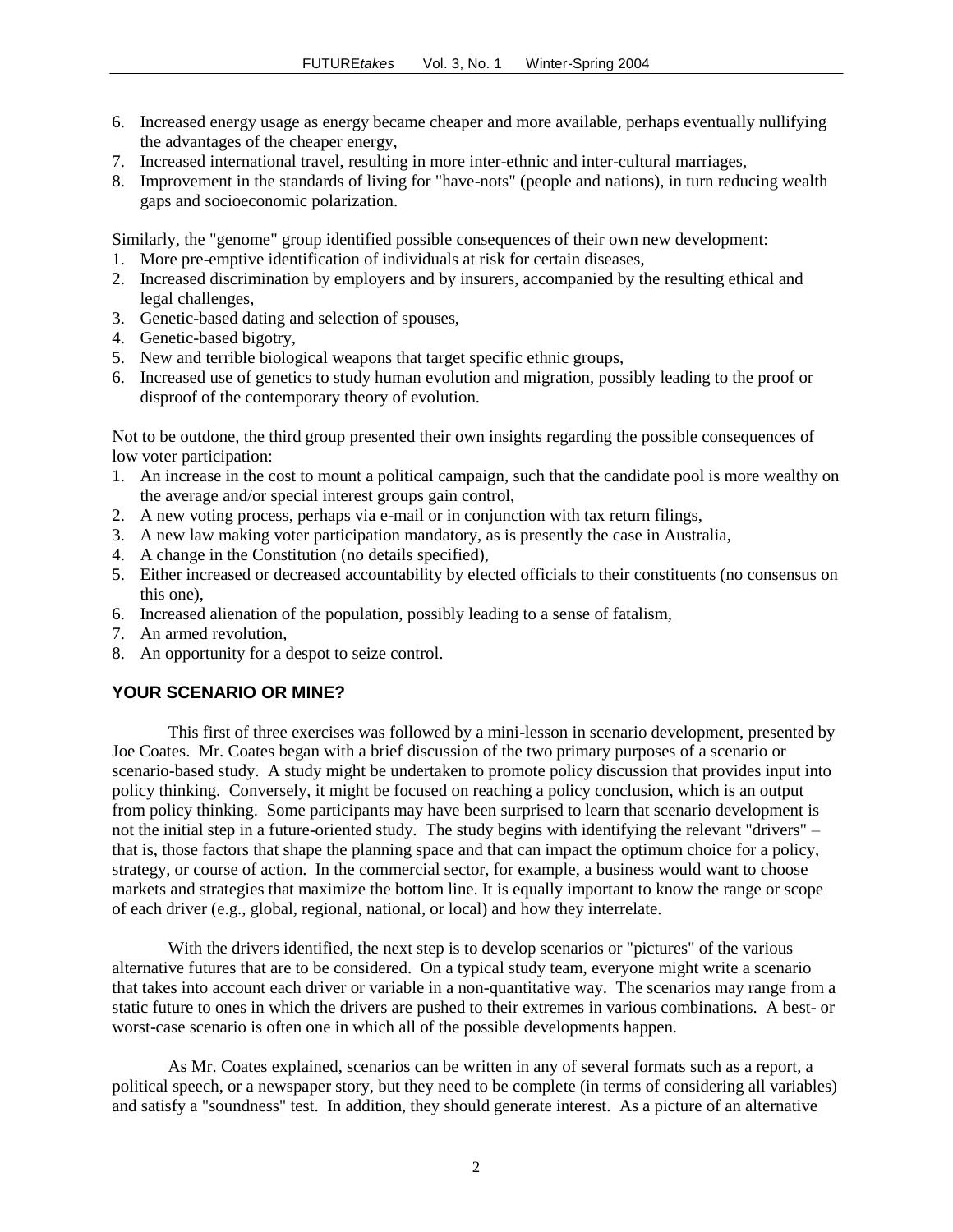future "now," each scenario typically has a history of how the world arrived at the now. These histories are often developed by "backcasting" from the future "now."

Within a particular study, scenarios should be selected on the basis of policy richness, as Mr. Coates advised. He further suggested that as a hedge against domination of the study by an "average" or "middle" scenario, an even number of scenarios be written and used. Furthermore, each scenario should have a name that is easy to remember and associate with the scenario, or in futurist parlance, "adhesive." Even the need to manage the management was emphasized, as early involvement of the management will often constrain the study if the management lacks a good view of the external world. Finally, when the study is complete, each conclusion reached should be examined for robustness – that is, the number of scenarios that support it. A conclusion that is highly sensitive to the alternative future that emerges is less general and often less useful.

In the supporting exercise, participants were asked to identify drivers that can impact the future of a well-known automotive company. These drivers (no pun intended) included alternative modes of transportation, demographics, living and working patterns, consumer demand (buying power to purchase and operate cars), congestion, overseas consumer demand, environmental regulations, and traffic congestion. Among the brilliant scenario names suggested were "beyond combustion," "who needs a car?", "[the company] drives worldwide," "what was a [brand name]," and "beam me up, Scottie."

## **CROSS-IMPACT ANALYSES**

Mr. Garland led the third exercise, which featured a cross-impact analysis of drivers that influence the future of the newspaper industry. As in any study, it was first necessary to identify the drivers. In spite of the time constraints imposed by the late hour (or perhaps because time flies when one is having fun!), the participants identified numerous drivers including (1) internet availability and usage, (2) alternative sources of news, (3) literacy rates, (4) credibility of the news, (5) the advertising industry and their choices of media, (6) the readership, (7) the ecology, (8) demographics, (9) production costs per page, and (10) availability of free time to read newspapers. Drivers such as these are often interactive. For example, if the readership goes down, then newspapers become less attractive to advertisers.

To facilitate this cross impact analysis, these drivers were used to head the rows and columns of a matrix or grid, on which the arithmetic symbols  $+$ ,  $-$ , and 0 indicated positive correlation, negative correlation, and no correlation respectively.

| Drivers THEN<br>$IF \rightarrow$ |     | $\mathcal{D}_{\mathcal{L}}$ | っ                |       |        | 6 |
|----------------------------------|-----|-----------------------------|------------------|-------|--------|---|
|                                  | N/A | $++$                        |                  |       |        |   |
|                                  |     | N/A                         |                  | $+$ . |        |   |
| ◠                                |     |                             | N/A              |       |        |   |
|                                  |     |                             |                  | N/A   | $^{+}$ |   |
|                                  |     |                             |                  |       | N/A    |   |
|                                  |     |                             | $^{\mathrm{++}}$ |       |        |   |

This methodology not only stimulates discussion, analysis, and out-of-the-box thinking but also highlights relationships that require additional data. Each matrix cell represents a relationship, and a relationship is generally understood, at least to first order, if strong positive or negative correlation (respectively  $++$  or  $--$ ) is indicated. In these cases, there is little need to expend additional effort to